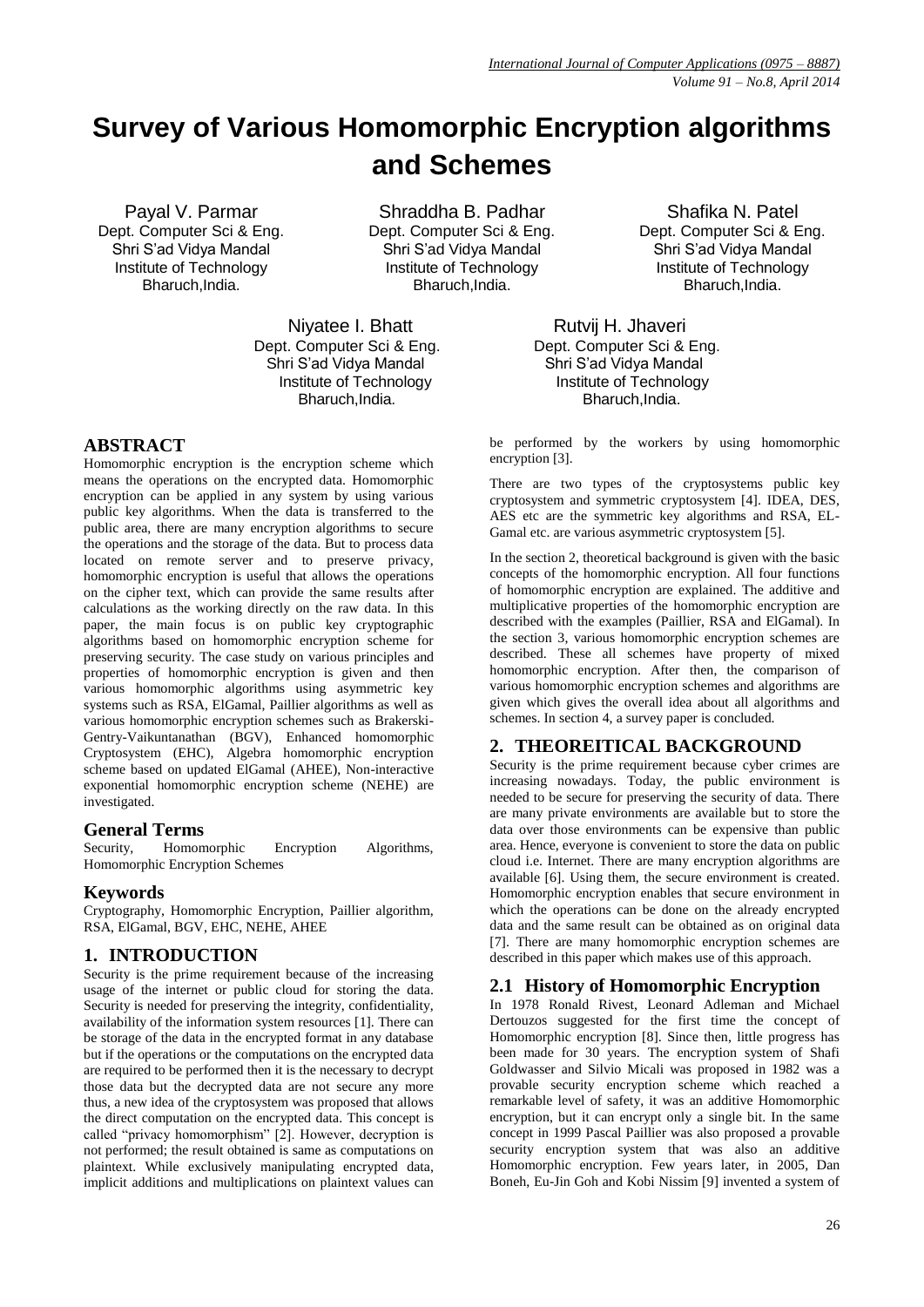provable security encryption, with which unlimited number of additions but only one multiplication can be performed.

Homomorphic encryption is the encryption on the already encrypted data rather than on the original data with providing the result as it is done on the plain text. The complex mathematical operations can be performed on the cipher text without changing the nature of the encryption [10].

#### **2.2 Functions of Homomorphic Encryption**

Homomorphic Encryption H is a set of four functions [11] as shown in figure 1.

 $H = \{Key Generation, Encryption, Decryption, Evaluation\}$ 

- 1. Key generation: client will generate pair of keys public key pk and secret key sk for encryption of plaintext.
- 2. Encryption: Using secret key sk client encrypt the plain text PT and generate Esk(PT) and along with public key pk this cipher text CT will be sent to the server.
- 3. Evaluation: Server has a function f for doing evaluation of cipher text CT and performed this as per the required function using pk.
- 4. Decryption: Generated Eval(f(PT)) will be decrypted by client using its sk and it gets the original result.



**Figure 1: Homomorphic Encryption functions**

### **2.3 Properties of Homomorphic Encryption**

Homomorphic Encryption has mainly two properties,

**Additive Homomorphic Encryption:** A Homomorphic encryption is additive, if [12]:

 $E_k$  (PT1 $\bigoplus$ PT2) =  $E_k$  (PT1)  $\bigoplus E_k$  (PT2)

As the encryption function is additively homomorphic, the following identities can be described:

The product of two cipher texts will decrypt to the sum of their corresponding plaintexts, D (E (m1, r1) ⋅ E (m2, r2)  $mod n2 = m1 + m2 \mod n$ .

The product of a cipher text with a plaintext raising g will decrypt to the sum of the corresponding plaintexts, D (E (m1, r1) ⋅ gm2 mod n2) = m1 + m2 mod n. [13]

A remarkable feature of the Paillier cryptosystem is its homomorphic properties. In 1999, Pascal Paillier has introduced his cryptosystem [14]. The scheme is illustrated in the following.

**Example: Paillier Cryptosystem (1999):**

**1. Key generation:**

Step 1:  $n = pq$ , the RSA modulus Step 2:  $\lambda =$  lcm (p – 1, q – 1) Step 3:  $g \in Z / n^2 Z$  s.t. n|or  $d_n^2(g)$ Step 4: Public-key: (n, g), secret key: λ, μ

**2. Encryption of m :**

Step 1: m ∈ {0, 1... n − 1}, a message Step 2: h  $\epsilon_R$  Z/n Z Step 3:  $c = g^m h^n \mod n^2$ , a cipher text

#### **3. Decryption of c :**

 $m = L (c<sup>3</sup> mod n<sup>2</sup>) L(g<sup>3</sup> mod n<sup>2</sup>)<sup>-1</sup> mod n$  The constant parameter, L  $(g^{\lambda} \mod n^2)^{-1} \mod n$  or L  $(g^{\alpha} \mod n^2)^{-1} \mod n$ where  $g=1+$  n mod  $n^2$  can also be recomputed once for all.

#### **Figure 2: Paillier Algorithm**

Suppose there are two ciphers CT1 and CT2 such that:

CT1 =  $g^{m1}x_1^{\text{n}} \text{ mod } n^2$ CT2 =  $g^{m2}x_2^{n} \text{ mod } n^2$ CT1**•CT2** =  $g^{m1}x_1^{n} \tcdot g^{m2}x_2^{n} \bmod n^2$ 

Additive Property is:  $g^{m1+m2}(x_1x_2)^n \mod n^2$ 

Pascal Paillier, the French mathematician, has proposed the new cryptographic algorithm named "Paillier Cryptosystem" Algorithm" in 1999. It has an additive homomorphic property. Paillier cryptosystem is on the basis of "decisional composite residuosity assumption (DCRA)". Therefore, the Paillier cryptosystem has various applications, for example, e-voting systems, threshold schemes, etc. [15].

**Multiplicative Homomorphic Encryption:** Homomorphic encryption is multiplicative, if [12]:

#### $E_k$  (PT1 $\otimes$ PT2) =  $E_k$  (PT1)  $\otimes E_k$  (PT2)

Rivest, Shamir and Adleman published their public key cryptosystem in 1978 [16].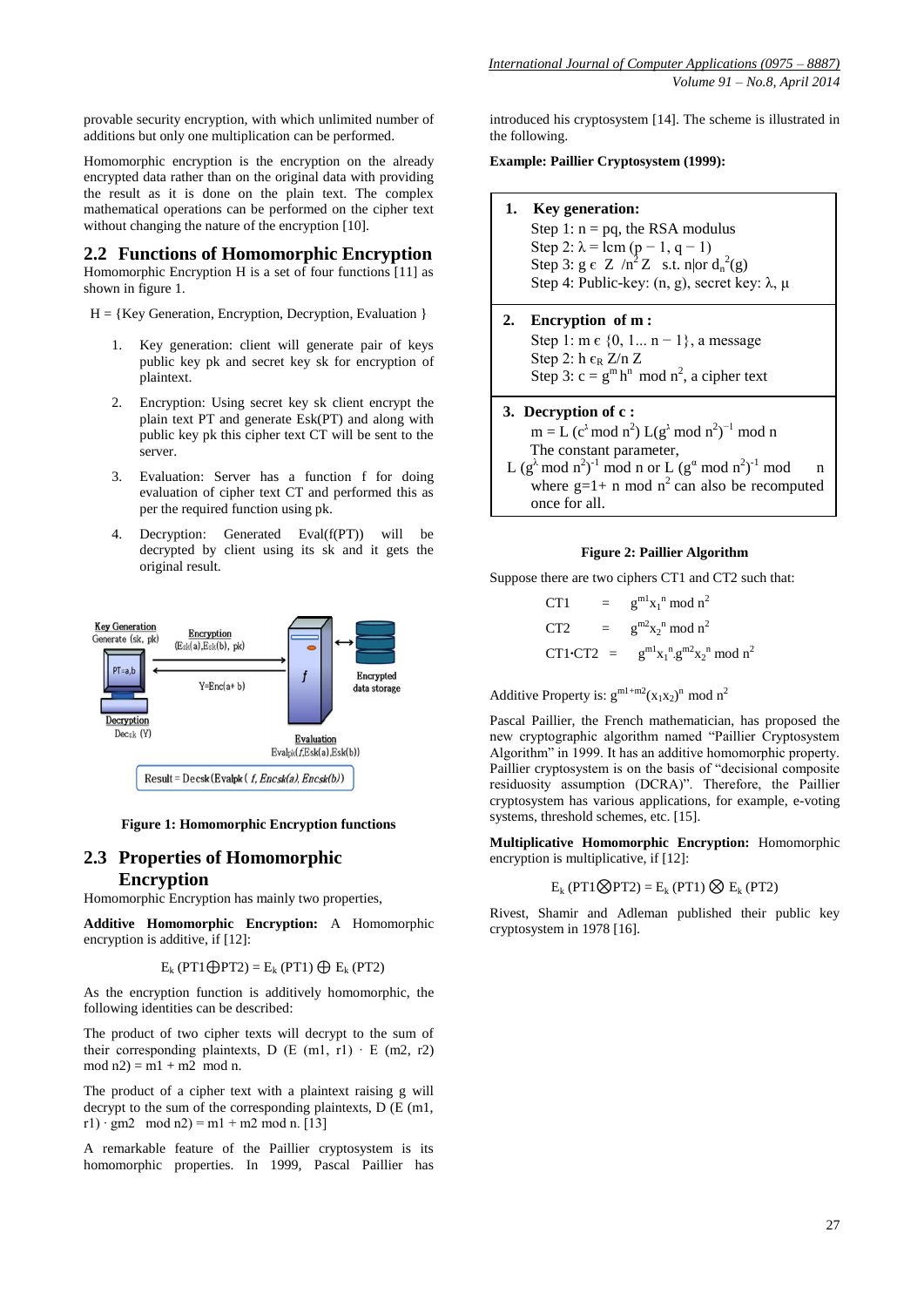#### **Example 1: RSA Cryptosystem (1978):**

#### **1. Key Generation**

- Step 1: each user generates a public/private key pair by selecting, Two large primes at random p, q
- Step 2: computing their system modulus  $N= p.q$ and  $\phi(N)=(p-1)(q-1)$
- Step 3: selecting at random the encryption key e Where,  $1 \leq e \leq \emptyset(N)$ ,  $gcd(e, \emptyset(N)) = 1$
- Step 4: publish their public encryption key:  $KU = \{e, N\}$  nkeep secret private decryption key:  $KR=\{d,p,q\}$

#### **2. Encryption**

Step 1: obtains public key of recipient  $KU = \{e, N\}$ Step 2: computes:  $C=M^e$  mod N, where  $0 \le M \le N$ 

#### **3. Decryption**

Step 1: uses their private key  $KR = \{d,p,q\}$ Step 2: computes:  $M = C<sup>d</sup>$  mod N

#### **Figure 3: RSA Algorithm**

Following figure shows the homomorphic property of the RSA. Suppose there are two cipher texts, CT1 and CT2.

| CT <sub>1</sub> | $=$ m1 <sup>e</sup> mod n                |
|-----------------|------------------------------------------|
|                 | $CT2 = m2^e \mod n$                      |
|                 | $CT1 \cdot CT2 = m1^e \cdot m2^e \mod n$ |

So, multiplicative property:  $(m1 \cdot m2)^e$  mod n

#### **Example 2: ElGamal encryption algorithm** [18]



**Figure 4: ElGamal Encryption-Decryption process** 

ElGamal encryption algorithm is proposed by the "Taher Elgamal" in 1984. ElGamal encryption algorithm is publickey algorithm and is multiplicative homomorphic [17]. ElGamal encryption-decryption process is shown in following Figure 4.

### **3. HOMOMORPHIC ENCRYPTION SCHEMES**

In this section, the survey of various homomorphic encryption schemes like Algebra homomorphic encryption scheme based on updated ElGamal (AHEE), Non-interactive exponential homomorphic encryption algorithm (NEHE), homomorphic Cryptosystem (EHC), Brakerski-Gentry-Vaikuntanathan (BGV) etc is done.

### **3.1 BGV Encryption Scheme**

Dealing with integer vectors (whose security is dependent on the hardness of decisional LWE (Learning with Errors) [19]) and dealing with the integer polynomials (whose security is dependent on the hardness of the decisional R-LWE (Ring LWE) [20]) are two versions of the cryptosystem. BGV is an asymmetric encryption scheme which can be used for the encryption of the bits.

**Encrypt**(Plaintext *m*, PublicKey *Pub*): Ciphertext *c*

**Decrypt**(Ciphertext *c*, PrivateKey *Priv*): Plaintext *m*

*Level shifting operations*

**Rescale**(Cipertext *c*): Ciphertext *c'* **SwitchKey**(Augmented Cipertext *c*): Ciphertext *c'*

*Homomorphic operations*

**Add**(Ciphertext *c*1, Ciphertext *c*2): Ciphertext *csum* **Mul**(Ciphertext *c*1, Ciphertext *c*2): Ciphertext *cmul*

**Figure 5: Basic Encryption functions [21]** 

# **3.2 Gorti's Enhanced Homomorphic Cryptosystem (EHC)**

EHC is the new Enhanced Homomorphic Cryptosystem used for homomorphic Encryption / Decryption with IND-CCA secure. There are numerous applications of this type of homomorphic encryption in the real time. Homomorphic encryption has the basic concept that the computer will perform the computations on the already encrypted data without having any knowledge of its real value. And at last this computed encrypted message or data will be sent back as a result and decrypted.

This decrypted result must be equal to the intended computed value if performed on the real data. For this reason, a particular structure has to be presented by the encryption scheme [22].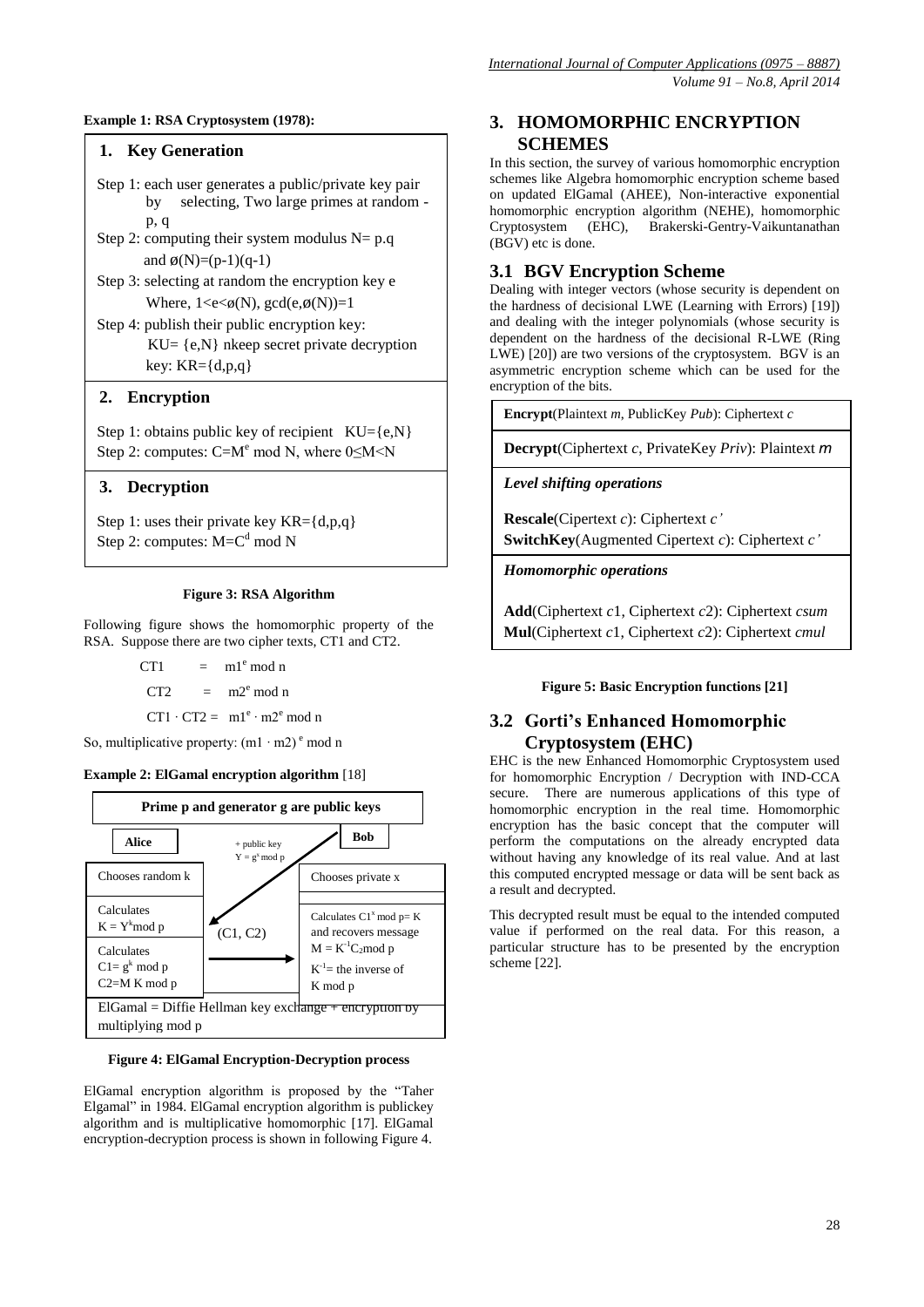Chose large prime number 'p ' and another prime number ' q ' Calculate  $m = p * q$ Generate a random number 'r '. r,q and m Kept secret. Secret values r,q and m

Shared key : p

Encryption  $\text{Energy}(X,m,p,q,r)$ Assume X € *Zp* Compute  $Y = (X + r^*pq) \pmod{m}$ Output Y € *Zc*

Decryption  $Decrypt(Y,p)$ input  $Y \in Z_c$ 

compute  $X = Y$  mod p output  $X \in Z_p$ 

**Figure 6: Encryption/Decryption of EHC schemes [22]**

### **3.3 Non-interactive Exponential Homomorphic Encryption Scheme [NEHE]**

Non-interactive evaluation of encrypted exponential functions and polynomial functions can be implemented in following way [23].

Step 1) Sander and Tschudin [24][25] described the problem of non-interactive evaluation of encrypted functions (EEF):

- Alice (the originating host) has an algorithm to compute a function f.
- Bob (the remote host) has an input x and is willing to compute  $f(x)$ .
- Alice wants Bob to learn nothing "substantial" about f.
- Bob should not need to interact with Alice during the computation of  $f(x)$ .

Step 2) The protocol for non-interactive EEF proposed by

Sander and Tschudin[25] is shown in figure 7 as follows:



**Figure 7: Encryption/Decryption of NEHE** 

- 1. Alice will encrypt f.
- 2. Alice will creates a program  $P(E(f))$  which implements  $E(f)$ .
- 3. Alice will send P(E(f)) to Bob.
- 4. Bob will execute  $P(E(f))$  at x.
- 5. Bob will send  $P(E(f))(x)$  to Alice.
- 6. Alice will decrypt  $P(E(f))(x)$  and obtain  $f(x)$ .

RSA, a public key algorithm is reviewed briefly in order to introduce and prove the exponential homomorphic encryption. Its security is based on the difficulty of factoring large integer [26].

# **3.4 Algebra Homomorphic Encryption Scheme Based On Updated ElGamal (AHEE)**

This is the modified form of the digital signature standard DSS presented by the NIST in America[27]. Te security of the AHEE is IND-CPA which is the highest level of the security of AHEE. Additive homomorphism of this algorithm refers the same k for encryption but uses the random number of k in E1() which makes AHEE able to resist plaintext attack. The AHEE is the subset of the fully homomorphism. AHEE has been proved to be secure. This description of fully homomorphism is advanced by Rivest, Adleman and Dertouzos is as follows [28].

Sander and Tschudin defined additive and multiplicative homomorphisms on Integer Ring(Homomorphic Encryption Scheme, namely HES)[28-32] Homomorphic operations: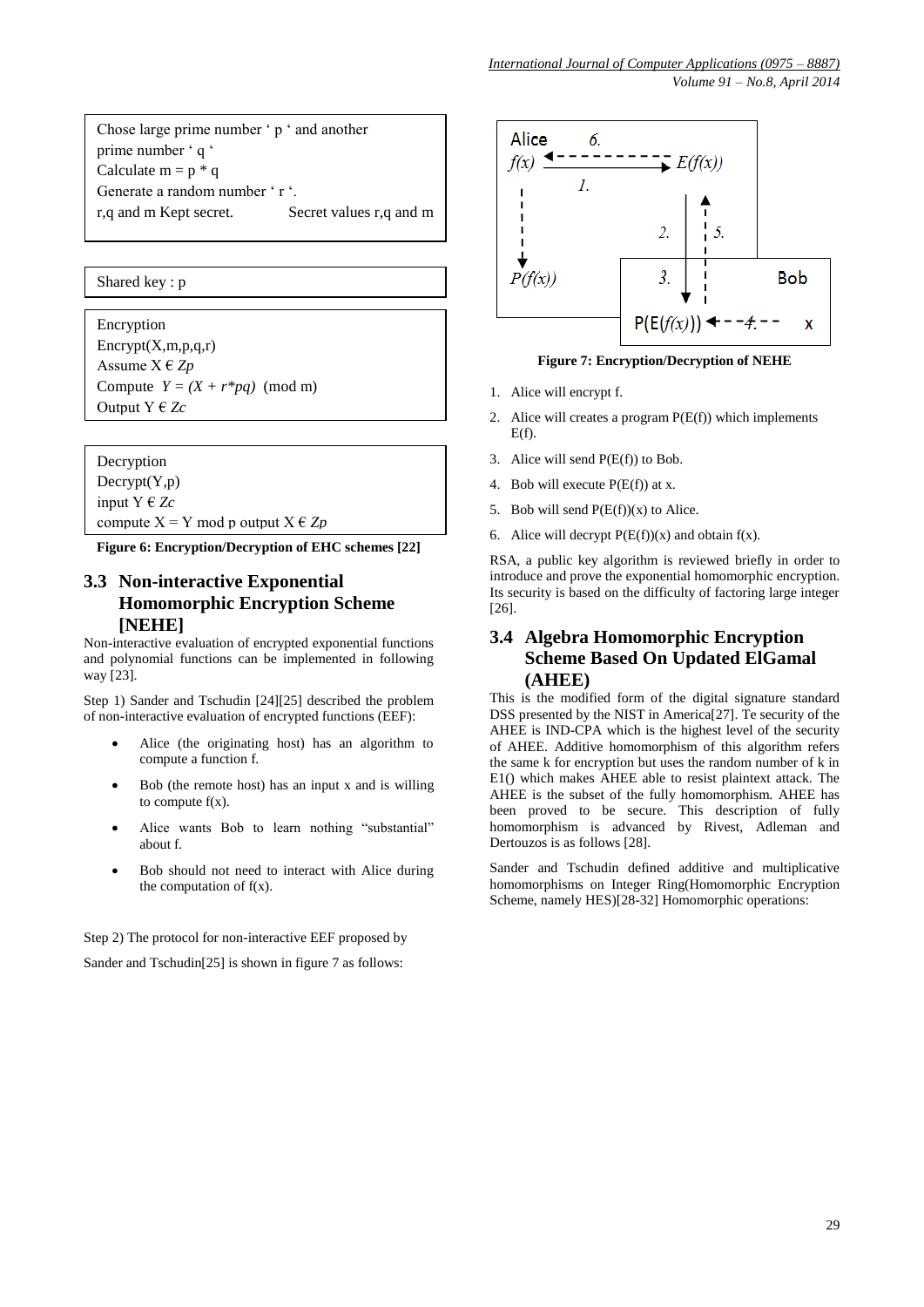M1+M2=Dg (Eg (M1)  $\bigoplus$ Eg (M2)).

Above equations show multiplicative and additive Homomorphic Encryption properties of Algebra Homomorphic Encryption Scheme Based On Updated ElGamal (AHEE).

Comparison of various Homomorphic Encryption algorithms and schemes is described in table 1. In this table comparison is done based on additive, multiplicative and mixed Homomorphic properties of various algorithms and schemes.

Applications of different Homomorphic algorithms and schemes are also compared.

# **4. CONCLUSION**

This paper presents the basic concept of the homomorphic encryption and the various encryption algorithms as per the properties of the homomorphic encryption; Paillier can be used for preserving the additive property of homomorphic encryption while ElGamal and RSA can be used for multiplicative property. This paper can be useful for those who are wishing to carry out research in the direction of the cryptographic algorithms used for homomorphic encryption. This survey can be helpful to know which and how various cryptographic algorithms are being used for applying homomorphic encryption for privacy preservation. There are various homomorphic encryption schemes described in this paper which can be used for mixed homomorphic encryption property. At last the comparison of all homomorphic encryption algorithms and schemes is done which may help to extend current research techniques.

# **5. ACKNOWLEDGMENTS**

The authors are grateful to Sankita J. Patel who helped us to make clear the concept of homomorphic encryption. Authors also thank the anonymous reviewers for their constructive feedback.

**Add-Homo Multi-Homo Mixed-Homo Applications Paillier**  $\sqrt{\frac{x}{x}}$  x  $\sqrt{\frac{x}{y}}$  e-voting system, threshold scheme **RSA** x √ x To secure internet, Banking and credit card transaction **ElGamal**  $\overline{x}$   $\overline{\sqrt{x}}$  In Hybrid systems **BGV** x x √ For the security of integer polynomials. **EHC** x x √ Efficient Secure Message Transmission in Mobile Ad Hoc Networks

**Table 1. Comparison of various Homomorphic Encryption schemes**

30

# **Step 1**: select any two prime numbers say p and q

**Step 2**: calculate the product of those two prime numbers. Say  $N = p * q$ , where p and q being confidential and N is public.

**Step 3**: select random number x and a root g of GF(p). where g and x are smaller than p.

**Step 4**: calculate  $y = g^x \text{ mod } p$ , use this y for the encryption.

**Step 5**: encryption will be performed in following two steps: \_\_\_\_\_\_\_\_\_\_\_\_

> 1. Select random integer number r and apply following homomorphic encryption.

 $E_1(M) = (M+r*p) \text{ mod } N.$ 

2. Select random integer number k, and the encryption algorithms are:

 $E_g(M) = (a,b) = (g^k \mod p, y^k E_1(M) \mod p)$ 

**Step 6**: Decrypted algorithm  $D_g$  () is M=b×  $(a^x)^{-1}$  (mod p).

**Figure 8: AHEE Homomorphic scheme** 

M1.M2=Dg (Eg (M1)·Eg (M2)).

Multiplicative: Eg  $(M1M2) = Eg (M1) \cdot Eg (M2)$ , or

Additive: Eg  $(M1+M2) =$  Eg  $(M1)$   $\bigoplus$  Eg  $(M2)$ , or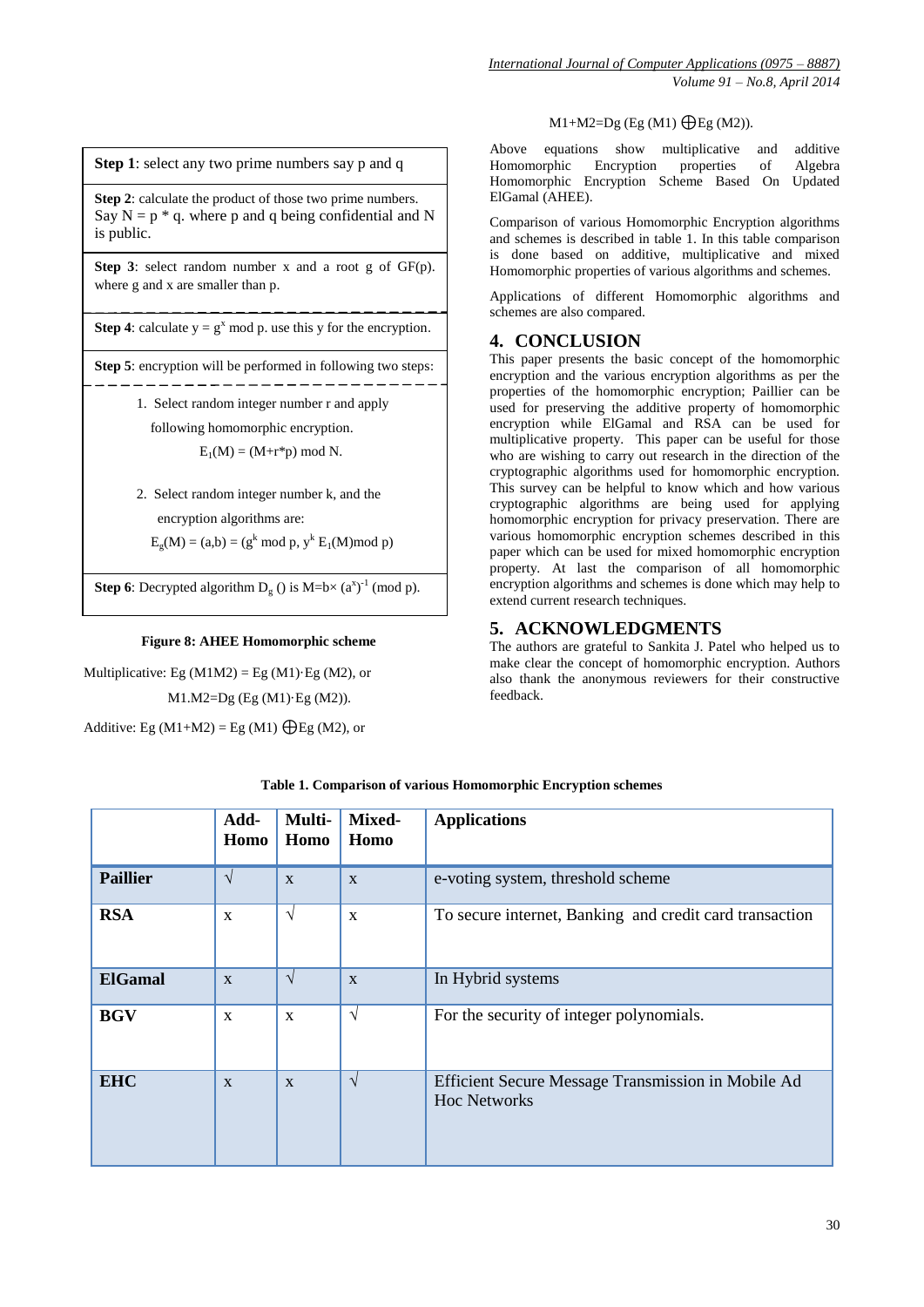*Volume 91 – No.8, April 2014*

| <b>NEHE</b> | X | $\mathbf{X}$ |          | Active networks, e-commerce                                            |  |
|-------------|---|--------------|----------|------------------------------------------------------------------------|--|
|             |   |              |          | based on mobile agent, computing grid                                  |  |
| <b>AHBE</b> | X | $\mathbf{X}$ | $\Delta$ | Secure multi-party computation, electronic voting and<br>mobile cipher |  |

#### **6. REFERENCES**

- [1] William, Stallings, and William Stallings. Cryptography and Network Security, 4/E. Pearson Education India, 2006.
- [2] Lee, Hyungjick, Jim Alves-Foss, and Scott Harrison. "The use of encrypted functions for mobile agent security." In System Sciences, 2004. Proceedings of the 37th Annual Hawaii International Conference on, pp. 10 pp. IEEE, 2004.
- [3] Coron, Jean-Sébastien, Tancrede Lepoint, and Mehdi Tibouchi. "Practical multilinear maps over the integers." Advances in Cryptology–CRYPTO 2013. Springer Berlin Heidelberg, 2013. 476-493
- [4] Rashmi Nigoti, Manoj jhuria, Dr. shailendra singh " A survey of cryptographic algorithms for cloud computing", in Madhya Pradesh, India, IJETCAS 13-123,2013.
- [5] Erfani, Shervin. "Security management system and method."U.S. Patent No. 6,542,993. 1 Apr. 2003.
- [6] Diffie, Whitfield and Martin E. Hellman. "New directions in cryptography". Information Theory, IEEE Transactions on 22.6 (1976): 644-654.
- [7] Zvika Brakerski and Vinod Vaikuntanathan, "Effcient Fully Homomorphic Encryption from (Standard) LWE", IeeeXplore-2011 BrakerskiV-FOCS 2011.
- [8] Rivest, Ronald L., Len Adleman, and Michael L. Dertouzos. "On data banks and privacy homomorphisms." Foundations of secure computation 4, no. 11 (1978): 169-180.
- [9] Dan Boneh, Eu-Jin Goh, and Kobbi Nissim. "Evaluating 2-DNF formulas on ciphertexts*"*. In Theory of Cryptography Conference, TCC'2005, volume 3378 of Lecture Notes in Computer Science, pages 325-341. Springer, 2005.
- [10] Boneh, Dan, Eu-Jin Goh, and Kobbi Nissim. "Evaluating 2-DNF formulas on ciphertexts." In Theory of cryptography, pp. 325-341. Springer Berlin Heidelberg, 2005.
- [11] Yang, Jing, Mingyu Fan, Guangwei Wang, and Zhiyin Kong. "Simulation Study Based on Somewhat Homomorphic Encryption." Journal of Computer and Communications 2 (2014): 109.
- [12] Tebaa, Maha, Saïd El Hajji, and Abdellatif El Ghazi. "Homomorphic encryption applied to the cloud

computing security." In Proceedings of the World Congress on Engineering, vol. 1, pp. 4-6. 2012.

- [13] Melchor, Carlos Aguilar, et al. "Improving Additive and Multiplicative Homomorphic Encryption Schemes Based on Worst-Case Hardness Assumptions}." IACR Cryptology ePrint Archive 2011 (2011): 607.
- [14] Paillier, Pascal. "Public-key cryptosystems based on composite degree residuosity classes." In Advances in cryptology—EUROCRYPT'99, pp. 223-238. Springer Berlin Heidelberg, 1999.
- [15] Sakurai, Kouichi, and Tsuvoshi Takagi. "On the security of a modified Paillier public-key primitive." Information Security and Privacy. Springer Berlin Heidelberg, 2002.
- [16] El Gamal, Taher. "A public key cryptosystem and a signature scheme based on discrete logarithms." In Advances in Cryptology, pp. 10-18. Springer Berlin Heidelberg, 1985.
- [17] Taher elgamal, member, "A Public Key Cryptosystem and a Signature Scheme Based on Discrete Logarithms", IEEE transactions on information theory, vol. it-31, no. 4, july 1985.
- [18] Vaidehi, E. "Computing Aggregation Function Minimum/Maximum using Homomorphic Encryption Schemes in Wireless Sensor Networks (WSNs)." California State University, East Bay Hayward, CA, USA. (2007).
- [19] Regev, Oded. "The learning with errors problem." In Blavatnik School of Computer Science, Tel Aviv University Invited survey in CCC (2010).
- [20] Lyubashevsky, Vadim, Chris Peikert, and Oded Regev. "On ideal lattices and learning with errors over rings." Journal of the ACM (JACM) 60, no. 6 (2013): 43.
- [21] Fau, Simon, et al. "Towards practical program execution over fully homomorphic encryption schemes." P2P, Parallel, Grid, Cloud and Internet Computing (3PGCIC), 2013 Eighth International Conference on. IEEE, 2013.
- [22] Rao, Gorti VNKV Subba, and Garimella Uma. "An Efficient Secure Message Transmission in Mobile Ad Hoc Networks using Enhanced Homomorphic Encryption Scheme." GJCST-E: Network, Web & Security 13.9 (2013).
- [23] Chen, Liang, Zhang Tong, Wen Liu, and Chengmin Gao. "Non-interactive Exponential Homomorphic Encryption Algorithm." In Cyber-Enabled Distributed Computing